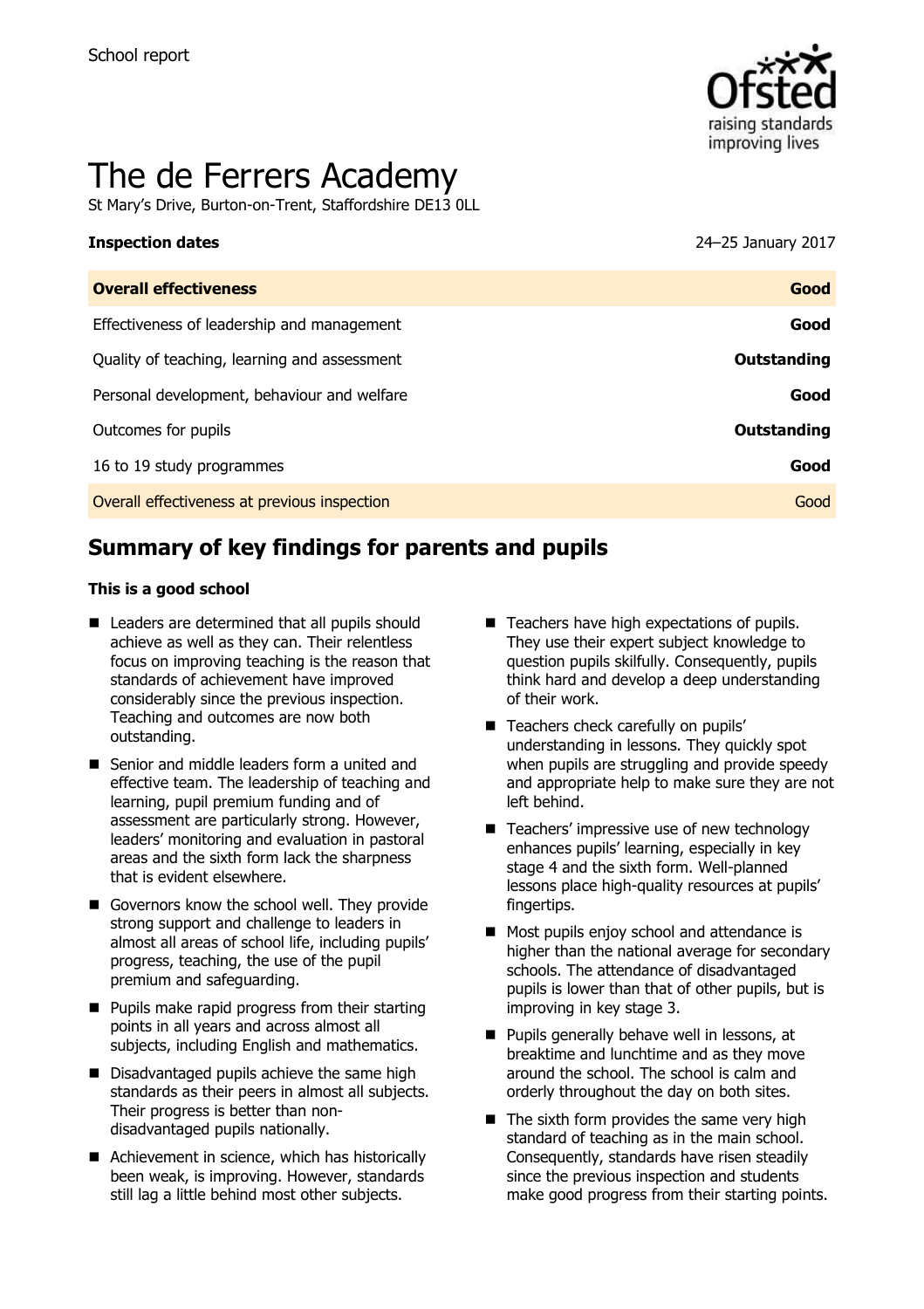

# **Full report**

### **What does the school need to do to improve further?**

- Raise standards of achievement in science to match the high standards already evident in English and mathematics, by sharing the effective practice that exists within the science faculty and the school.
- Sharpen leadership by ensuring that leaders:
	- routinely analyse information about behaviour and attendance by pupil groups so that trends are identified and issues tackled speedily
	- carefully monitor sixth-form students' non-qualification activity to ensure that each has a high-quality study programme.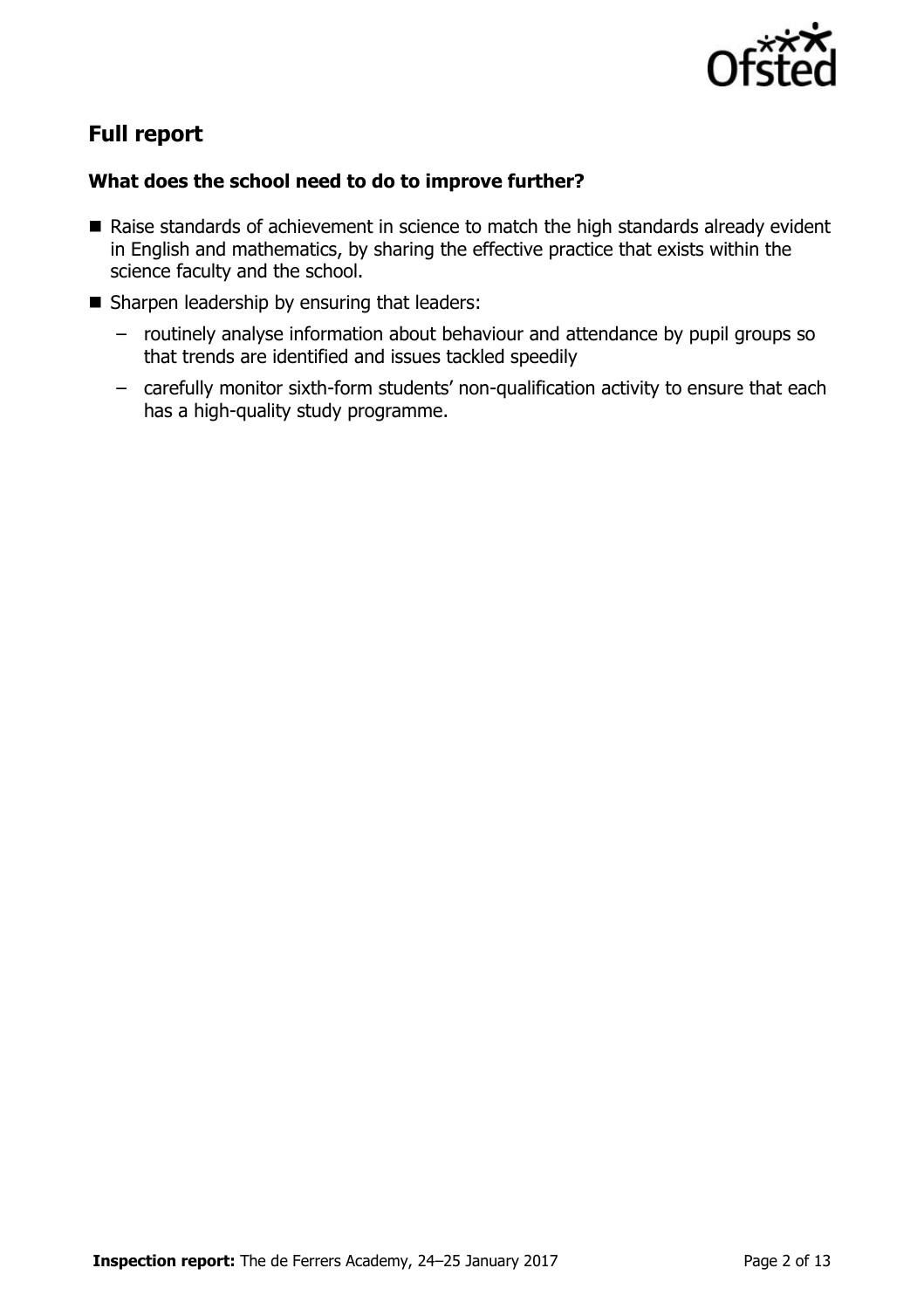

# **Inspection judgements**

#### **Effectiveness of leadership and management Good**

- The school has improved since its previous inspection. Senior leaders' relentless focus on raising achievement has resulted in the outstanding teaching and outcomes now evident across the school.
- Senior and middle leaders form a coherent and united team, which is no mean feat in such a large school, split over two sites. All leaders understand that they are accountable for their areas of responsibility. Middle leaders appreciate senior leaders' direction. Teachers and support staff value both their middle and senior leaders. Almost all staff who responded to the online questionnaire said that they understand the school's aims and the great majority also said that the school is well led and managed.
- Leaders at all levels have an accurate understanding of the quality of teaching in the school. Checks on teaching are meticulous and regular. Training is well targeted to individuals, faculties and issues. Leaders check that training has had the desired impact. Leaders set teachers annual targets that are clearly focused on maintaining high standards of teaching and on ensuring that pupils make excellent academic progress. Newly qualified teachers told inspectors that they value the training, guidance and support that colleagues are providing for them in their first year in the profession.
- The use of assessment information is a strength of the school. Teachers regularly assess pupils' attainment and leaders use this information to check that individuals and groups of pupils are making sufficient progress. Leaders and teachers provide extra support for any pupil who is beginning to fall behind their classmates, and this helps them catch up. Consequently, across all year groups and almost all subjects, pupils make consistently strong progress.
- Disadvantaged pupils achieve well because leaders carefully target the funds available through the pupil premium. Good-quality support ensures that disadvantaged pupils make the best possible progress. Leaders set them challenging targets, recognising their lower starting points on entry to the school. Teachers are encouraged to 'know your group' and to prioritise disadvantaged pupils when planning activities and providing feedback. Leaders meticulously track disadvantaged pupils' progress and quickly provide additional small-group support for any who need extra help.
- Leaders' monitoring of behaviour and attendance lacks the rigour of their monitoring of academic performance. They do not routinely analyse this information by pupil group. Consequently, actions to improve the behaviour and attendance of disadvantaged pupils have been less successful. For example, the attendance of disadvantaged pupils lags behind that of other pupils, and has done so for some time. Similarly, although exclusions are not high, disadvantaged pupils are disproportionately represented in the school's fixed-term exclusions.
- Leaders use the Year 7 literacy and numeracy catch-up funding well to support pupils who join the school with weak basic skills. Careful tracking and a wide variety of extra support mean that these pupils make rapid progress and catch up with their peers.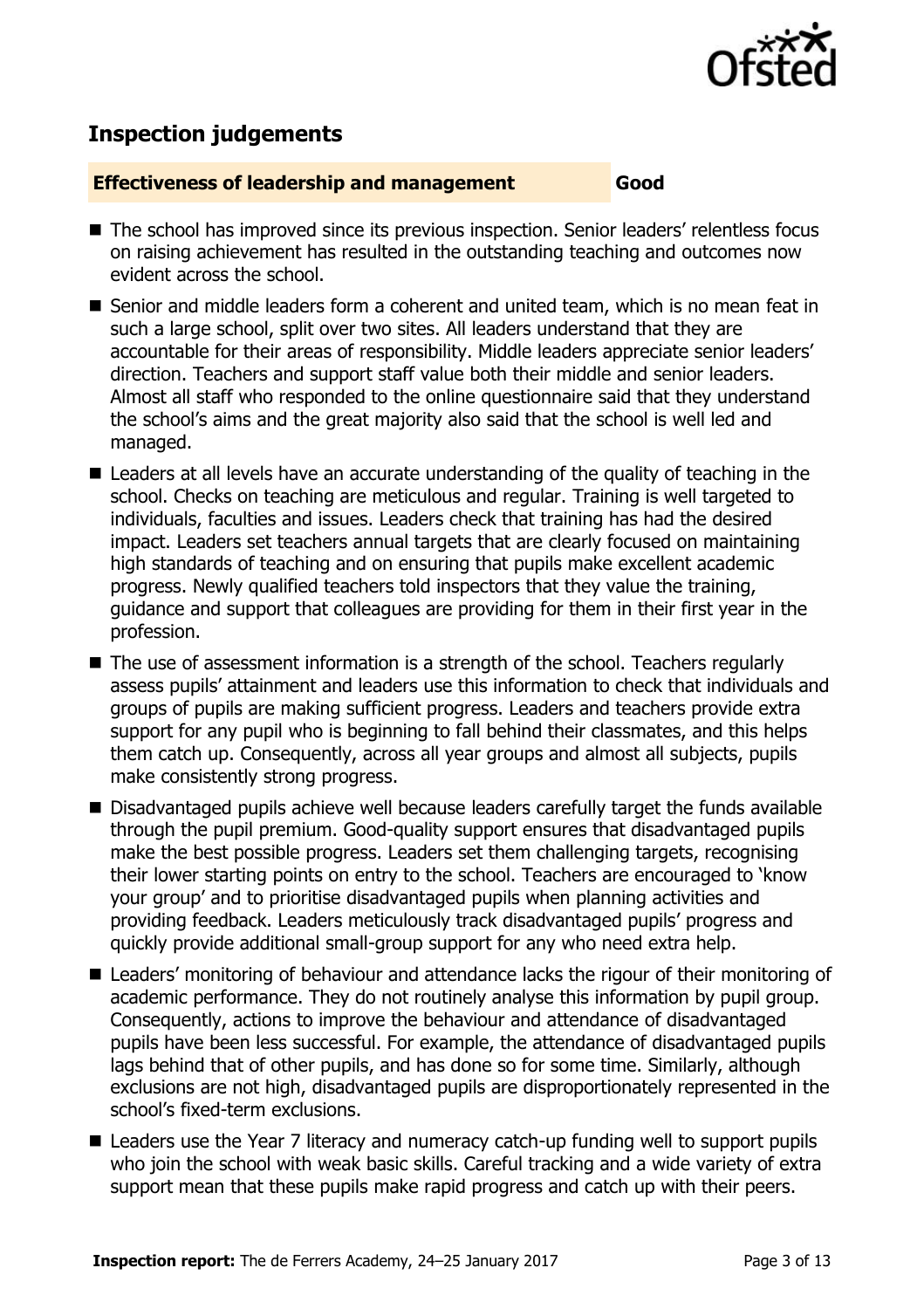

- The curriculum provides pupils with an appropriate range of subjects in all year groups. As pupils move from key stage 3 to key stage 4, they are guided into one of three pathways designed to meet their individual needs. Consequently, pupils in key stage 4 follow courses that are well matched to their ability and they are successful as a result. Leaders regularly evaluate the curriculum and make changes when necessary. For example, having identified that insufficient time was allocated for pupils to study science in key stage 4, leaders have made changes that are contributing to the rising standards in this subject. A broad range of academic and vocational subjects is offered in the sixth form and students' choices are well matched to their ability and aspirations. However, leaders' planning of non-qualification activity in the sixth form is less effective.
- A broad range of extra-curricular activities and visits supplement the formal taught curriculum. This includes annual adventure, challenge and education days that provide a variety of activities that enthuse pupils and develop their self-confidence. A wellplanned careers, personal, social and health education (CPSHE) programme is complemented by regular assemblies and tutor times. These help pupils to understand many important British values, including tolerance of, and respect for, people who are different from them. The curriculum as a whole contributes well to pupils' spiritual, moral, social and cultural development. High academic standards, effective careers education and a variety of extra-curricular opportunities mean that the school prepares pupils well for life in modern Britain.

#### **Governance of the school**

- Strong governance has played an important part in the school's improvement over recent years. Governors know the school very well. Leaders provide regular and detailed information about most areas of school life and governors robustly challenge leaders where they identify areas in need of improvement. For example, governors challenged leaders about the revised format of school reports when they felt that parents did not understand the information contained in them.
- Governors' scrutiny of the school's work is particularly thorough in the areas of teaching, pupils' progress and the impact of the pupil premium. For example, they scrutinise progress data by subject, year group and pupil group, asking challenging questions as a result. In this way, they ensure that additional funding, including the pupil premium and funding for pupils who have special educational needs and/or disabilities, is having the maximum possible impact.
- Governors' scrutiny of some pastoral areas, including behaviour and attendance, lacks the detail and rigour seen elsewhere because the information provided by leaders is not quite of the same high quality. For example, governors keep a close eye on attendance, considering differences between year groups. However, they have not held leaders to account for the comparatively low attendance of disadvantaged pupils because leaders do not routinely present them with attendance information for different pupil groups.

### **Safeguarding**

- $\blacksquare$  The arrangements for safeguarding are effective.
- Supported by the local authority, leaders completed a comprehensive review of safeguarding in July 2016. Leaders have responded quickly to the review's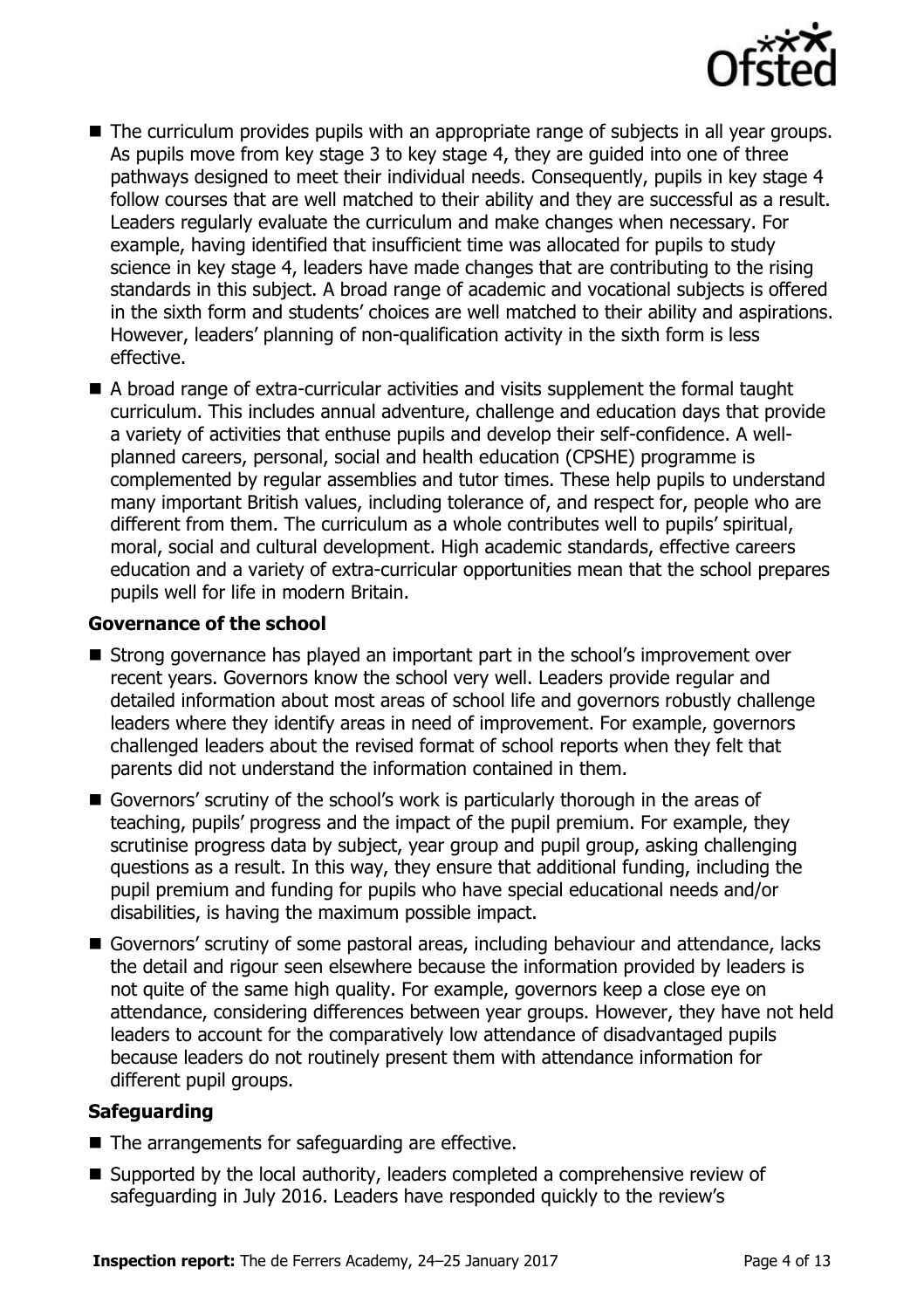

recommendations and safeguarding arrangements have been strengthened as a result. For example, leaders have increased the number of staff trained to a high level in safeguarding from two to five. Similarly, all staff with a specific 'care and guidance' remit now meet regularly to discuss issues and concerns.

- In addition to reviewing safeguarding, leaders have also recently invested considerable resources into providing additional pastoral support for pupils experiencing difficulties. Pupils in Year 11 and sixth-form students told inspectors that they particularly valued the school's support in combating examination stress.
- All safeguarding policies and procedures are in place, fit for purpose and well understood by staff. Members of staff have been well trained and are alert to potential dangers. They readily pass on any concerns about pupils. Safeguarding records are stored securely and are well organised. Procedures to recruit staff safely are in place and used well.
- Almost all staff who responded to the inspection questionnaire said that pupils are safe in school, as did the great majority of parents who responded to Parent View. Through the free text facility in Parent View, a small number of parents expressed concerns about bullying in the school. Having considered all of the relevant inspection evidence, inspectors concluded that bullying is rare and is dealt with increasingly well by leaders. A small number of pupils raised concerns about security on the Dove campus because it borders a public right of way. Inspectors scrutinised the risk assessment that leaders have carried out in relation to this issue and judged there to be appropriate control measures in place.

### **Quality of teaching, learning and assessment <b>Constanding**

- Teaching has improved since the previous inspection. It is now of a consistently high quality across all key stages and almost all subjects. Its impact is evident in the outstanding progress that pupils make in the school.
- Teachers have consistently high expectations of the quality and quantity of work that pupils produce. They explain clearly and skilfully, asking questions that cause pupils to think about their work. When pupils offer brief or superficial answers, teachers tease out fuller and more detailed responses. Consequently, pupils understand their work deeply.
- Lessons are characterised by strong relationships between teachers and pupils. Teachers know their pupils well. They regularly check pupils' understanding and are ready to provide extra help, or to change their plans, when the need arises. As result, little time is wasted in lessons because pupils are engaged in challenging tasks that stretch them.
- All pupils in key stage 4 and students in the sixth form have been given electronic tablets as part of the school's technology programme. Teachers make very effective use of this technology when planning lessons and giving pupils feedback. Inspectors observed several examples of pupils accessing high-quality learning resources, producing their own notes and reports, and receiving timely feedback from their teachers, all using their tablets.
- Teachers' half-termly assessment of progress helps pupils to know how well they are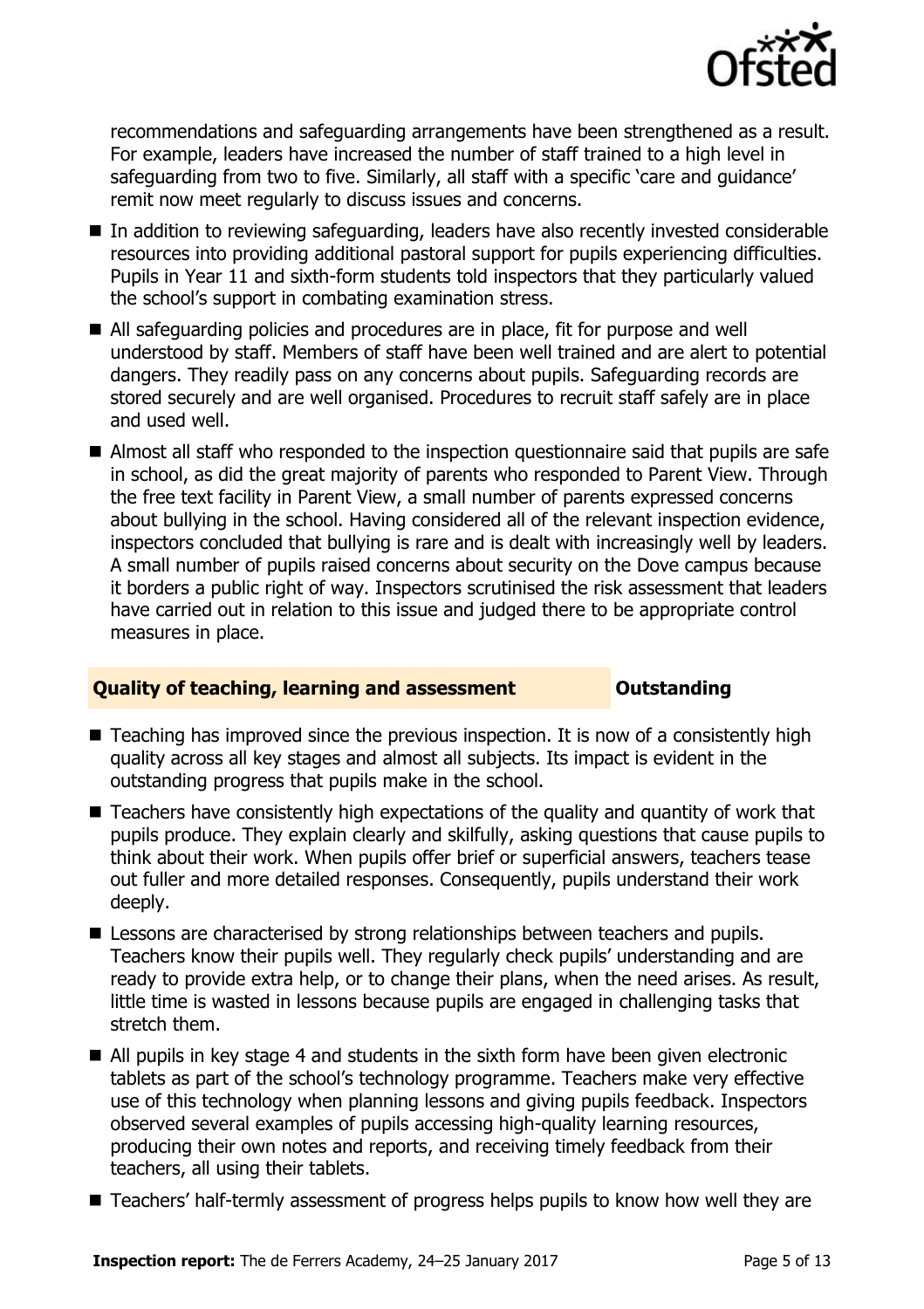

doing in each subject. Pupils are set realistic but challenging targets against which they and their teachers measure their progress. Inspectors spoke with many pupils who were clear about their targets, their progress towards those targets and specifically what they needed to do in order to achieve them.

- Teaching supports pupils who have special educational needs and/or disabilities well. Consequently, these pupils make strong progress in all years. Teaching assistants provide just the right amount of help in lessons to make sure that pupils can do the tasks that they are set. Teachers and teaching assistants provide extra help at other times, for example with reading, to ensure that pupils who have special educational needs and/or disabilities do not fall behind their peers.
- Teaching in the sixth form, across almost all subjects, shares all of the strengths of teaching in the main school. It is of the same outstanding standard.
- Some variability remains in the quality of teaching, for example, in science. Although teaching in science, and consequently pupils' progress, has improved in recent years, not all teachers' planning and expectations are of the same high standard. Some excellent practice exists in the faculty, but it is not evident across all science teaching.

### **Personal development, behaviour and welfare Good**

### **Personal development and welfare**

- The school's work to promote pupils' personal development and welfare is good.
- **Pupils are typically articulate, conscientious and keen to do well. They are smartly** dressed and proud of their school. The great majority of pupils were keen to tell inspectors about the school's many strengths including the wide range of opportunities that it provides for its pupils.
- A comprehensive programme of CPSHE effectively helps pupils to learn about health, well-being and how to stay safe online. Consequently, pupils know how to keep themselves safe from the risks that can arise when using the internet.
- The careers education element of the CPSHE curriculum runs from Year 7 to Year 13. It includes independent careers advice, support in developing interview skills, visits to colleges and universities and many visiting speakers from different businesses and professions. Consequently, pupils are well placed to make choices throughout their school life, from choosing GCSE options in Year 9, to choosing destinations at the end of Years 11 and 13.
- **Pupils feel safe in school. The school's records indicate that bullying is rare, a fact** confirmed by the great majority of pupils who spoke with inspectors. Most pupils told inspectors that they have confidence in the school's adults to deal with any bullying, or other issues that might arise. Pupils value the new online tool for reporting bullying which leaders introduced in September 2016. However, a very small number of pupils told inspectors that they do not believe that bullying is dealt with well in school.
- The school helps pupils to manage stress. Several members of staff have recently been trained in counselling techniques and all pupils are taught strategies to help them to deal with the stresses of teenage life. Pupils in Year 11 and sixth-form students told inspectors that they particularly valued this support as GCSE and A-level examinations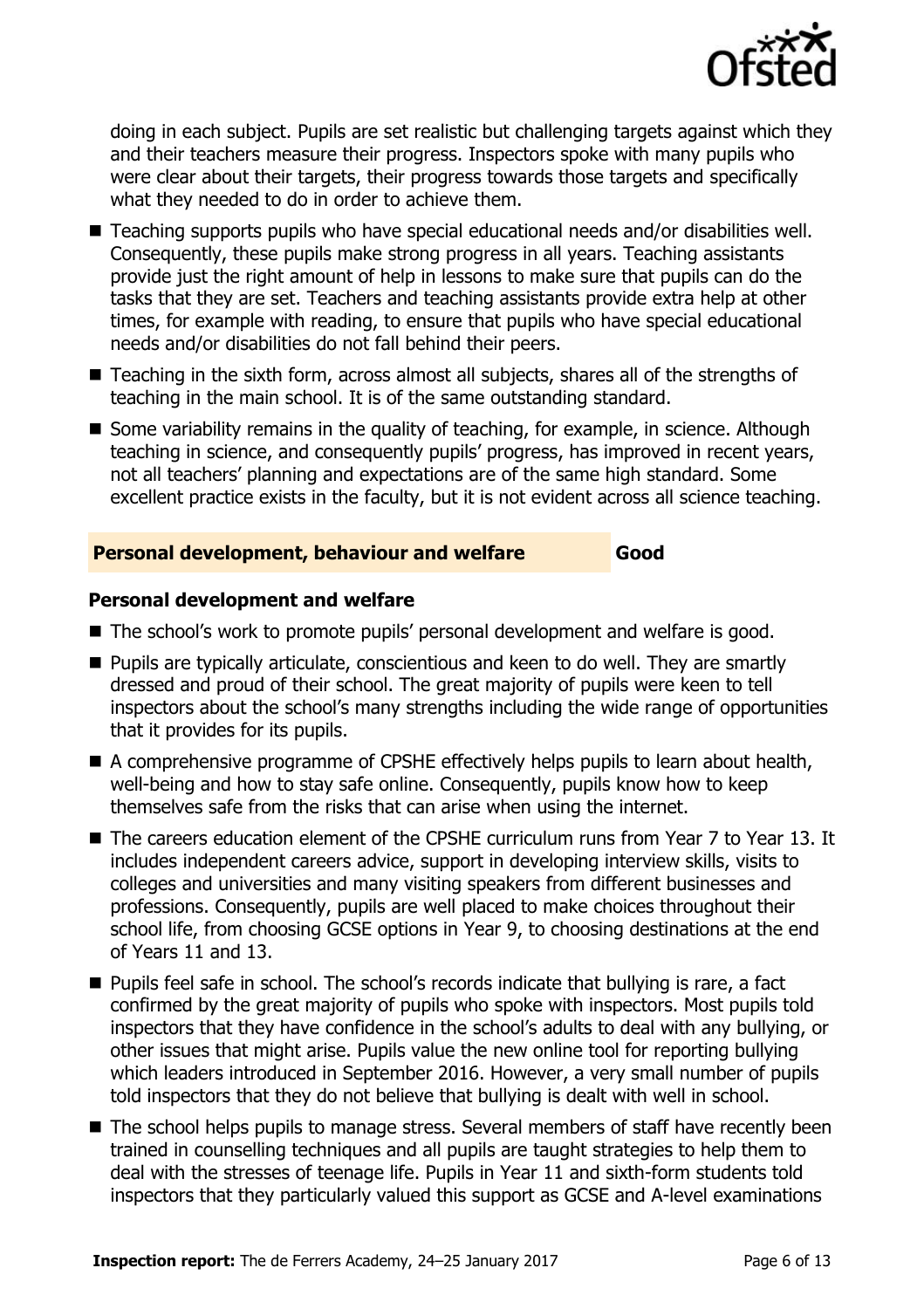

approached.

#### **Behaviour**

- The behaviour of pupils is good.
- **Pupils generally behave well in lessons, listening attentively to their teacher and each** other. They work hard and are keen to do their best as they tackle the tasks set for them. Occasionally, a small number of pupils do drift off task and chat when they should be working, but they quickly refocus when their teacher admonishes them. Disruptive behaviour in lessons is rare.
- Both school sites are calm and orderly throughout the school day, including at breaktime, lunchtime and between lessons. Pupils are sensible, courteous and polite to each other and to adults. Inspectors observed an evacuation of the Trent campus following a fire alarm. Pupils left the building quickly and calmly, as they had been instructed to do.
- Attendance is consistently higher than the national average for secondary schools. However, the attendance of disadvantaged pupils remains below that of other pupils. Leaders' efforts to improve the attendance of disadvantaged pupils is beginning to bear fruit in key stage 3, but is less effective in key stage 4.
- Leaders use exclusion appropriately as a sanction of last resort. Improved behaviour in recent years has seen the number of fixed-term exclusions fall to just below the national figure for secondary schools. However, the proportion of disadvantaged pupils who are excluded for a fixed term remains higher than for other pupils.
- In the sixth form, attendance and punctuality are excellent and students' behaviour is exemplary.
- Most parents who responded to Parent View agreed that the school makes sure that pupils are well behaved, but a quarter of respondents did not. Most pupils who completed the online questionnaire, in common with those who spoke to inspectors, said that pupils behave well in lessons. However, a minority of pupils said that their lessons are sometimes disrupted by poor behaviour.

### **Outcomes for pupils Outstanding**

- **Pupils join the school with average prior attainment. They make rapid progress and** finish Year 11 having achieved standards well above those seen nationally. For example, in 2016 76% of pupils achieved GCSEs in both English and mathematics at grades A\* to C, compared with a national average of 62%.
- Standards at the end of key stage 4 are high in most subjects, and are particularly high in mathematics, English, art, geography, religious studies, French, physical education and drama. All prior-attainment groups of pupils, including the most able, make strong progress. Lower- and middle-ability pupils make especially strong progress from their starting points.
- Disadvantaged pupils make similar rapid progress as their classmates in most subjects including English, mathematics, French and geography. Leaders' clear focus on improving the achievement of these pupils has seen their progress improve considerably over recent years so that they now make better progress than non-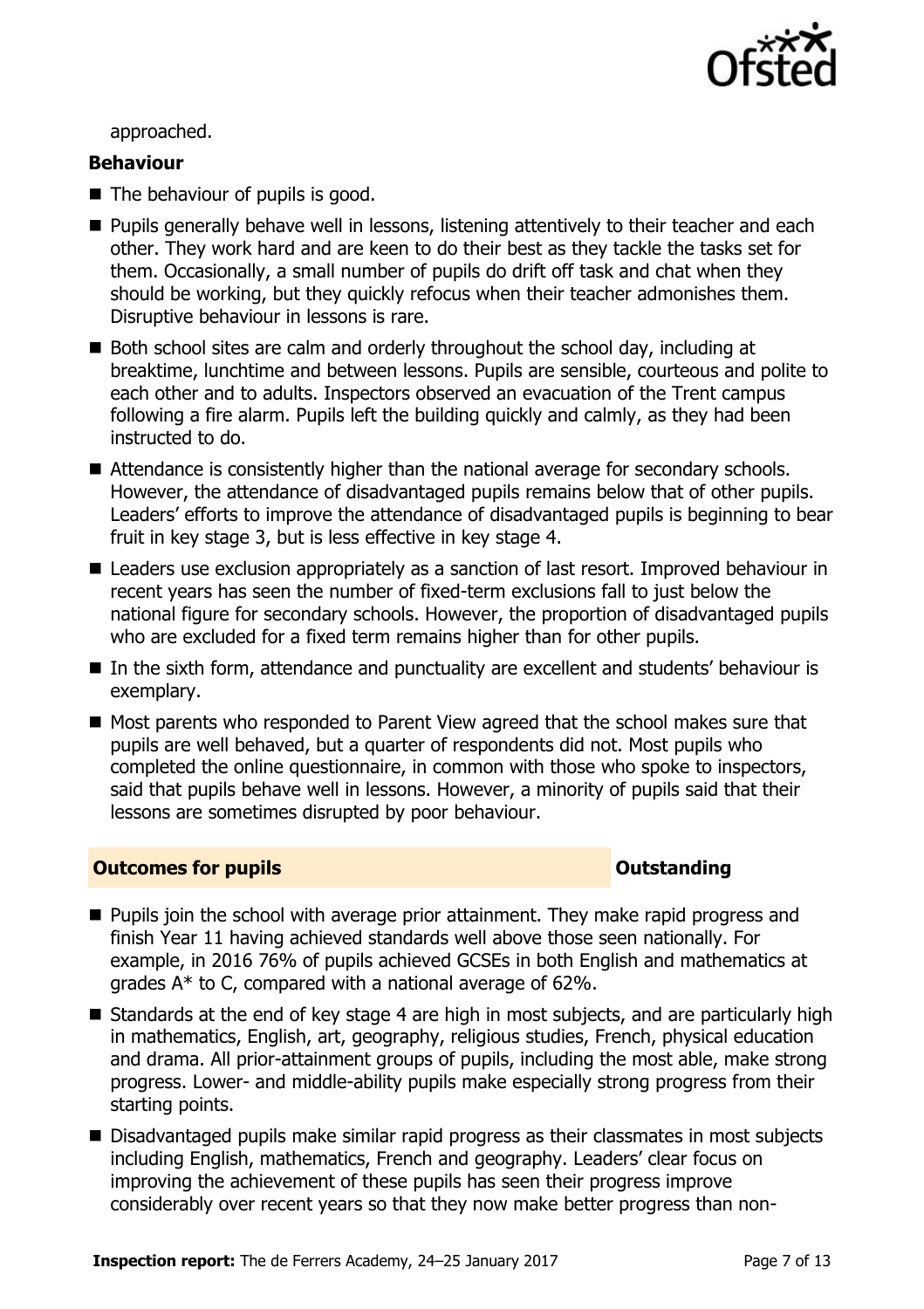

disadvantaged pupils nationally. The school's assessment information, confirmed by inspection evidence, indicates that this trajectory of improvement will continue in the coming years.

- **Pupils from a Pakistani heritage make very strong progress across all subjects,** including English, mathematics, French, history and geography.
- The school has comparatively low numbers of pupils who have special educational needs and/or disabilities, although the proportion is higher in Years 7 and 8. These pupils receive effective support in lessons and at other times and consequently make similar progress to their peers.
- Leaders' twice-termly checks on attainment provide a wealth of information about pupils' progress. Leaders carefully analyse this information to check that all groups of pupils continue to make rapid progress. School assessment information, alongside inspectors' observations of learning and scrutiny of pupils' work, confirm that progress is equally strong across all year groups.
- Outcomes in science have historically been weak. However, they have improved steadily over the past three years and now pupils make similar progress in science as other pupils nationally, from their starting points. Despite this improvement, standards in science are still lower than in most other subjects across the school.

#### **16 to 19 study programmes Good**

- Leaders ensure that the high expectations evident in the main school are equally apparent in the sixth form. An inclusive entry policy sees students joining the sixth form with a range of starting points. High-quality teaching ensures that most students make strong progress, especially those with comparatively low GCSE starting points.
- Sixth-form outcomes have improved steadily since the previous inspection. Students make particularly strong progress in vocational subjects, including computer use and health studies. Their progress in A-level subjects is a little more mixed.
- $\blacksquare$  For example, in 2016, students made significantly better than average progress in English language, geography and information communication technology, but weaker progress in psychology and religious studies. Overall, students' progress in A-level subjects is a little better than that seen nationally.
- Attendance, punctuality, behaviour and attitudes to learning are all excellent in the sixth form. Students enjoy their studies and apply themselves well to their work. They are mature and provide excellent role models to pupils in lower year groups.
- All students who join the sixth form without having secured GCSEs in English and mathematics at grades A\* to C are expected to study towards improving their grade. Current students have been very successful in this, with almost all such students achieving the A\* to C benchmarks in November 2016.
- A broad range of academic and vocational options is offered in the sixth form. Effective careers advice and guidance in Year 11 ensure that students take subjects that are well matched to their ability and aspirations. High-quality ongoing support for students means that almost all complete the courses they start in Year 12. Equally effective careers guidance in Years 12 and 13 prepares students well for when they leave the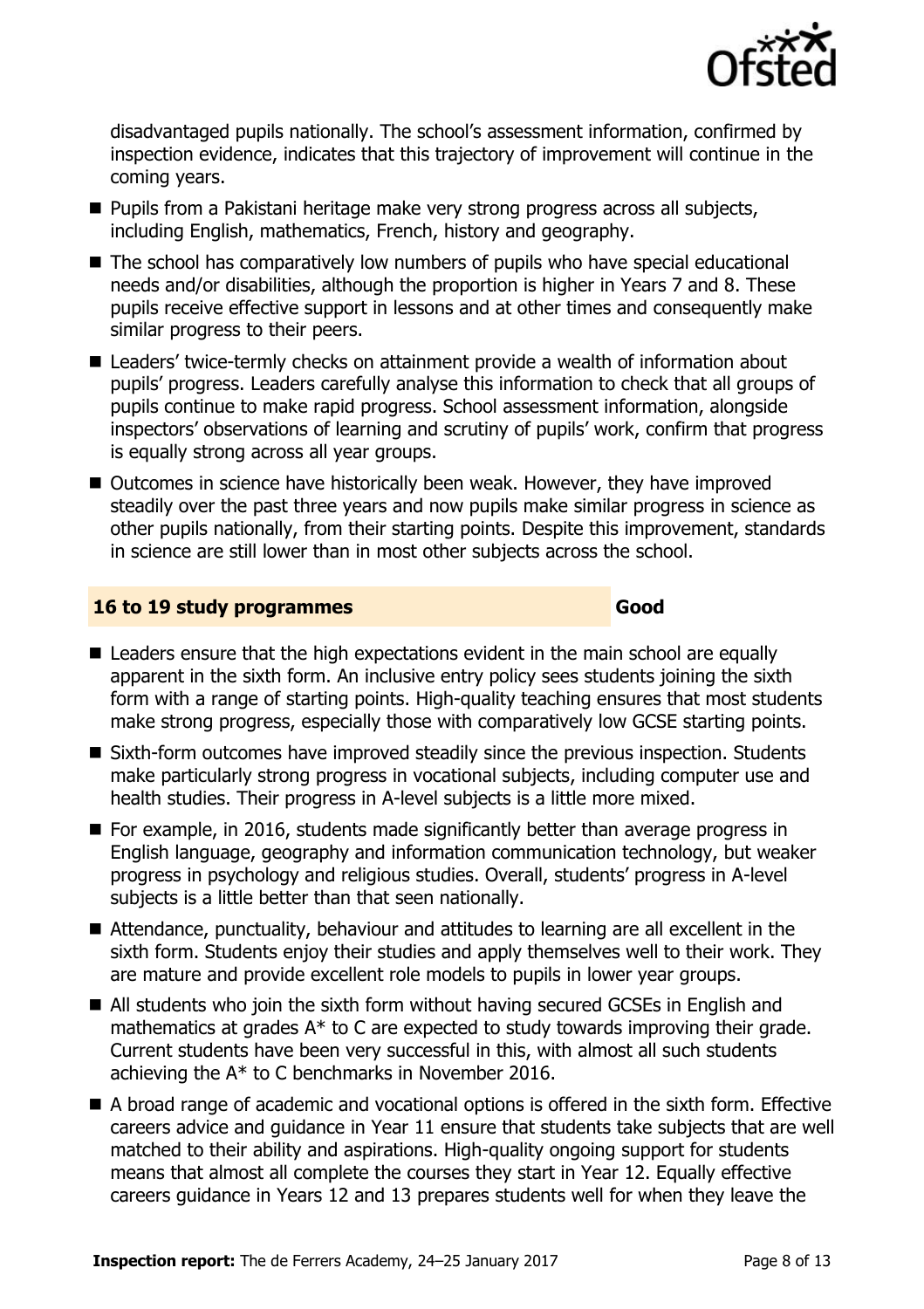

school. Consequently, the proportions of students who move on to university, apprenticeship or employment are consistently higher than the national figures.

- Students feel safe, and are safe, in the sixth form. They know how to live safe and healthy lifestyles because they understand the potential risks they might otherwise face.
- All requirements of the 16 to 19 study programmes are met. A wide range of nonqualification options is offered to students, including work experience, volunteering opportunities and extra-curricular activities. However, leaders do not systematically monitor students' participation in these activities. Consequently, leaders cannot be sure that all students are benefiting from a comprehensive, high-quality study programme that fully develops their personal, social and employability skills.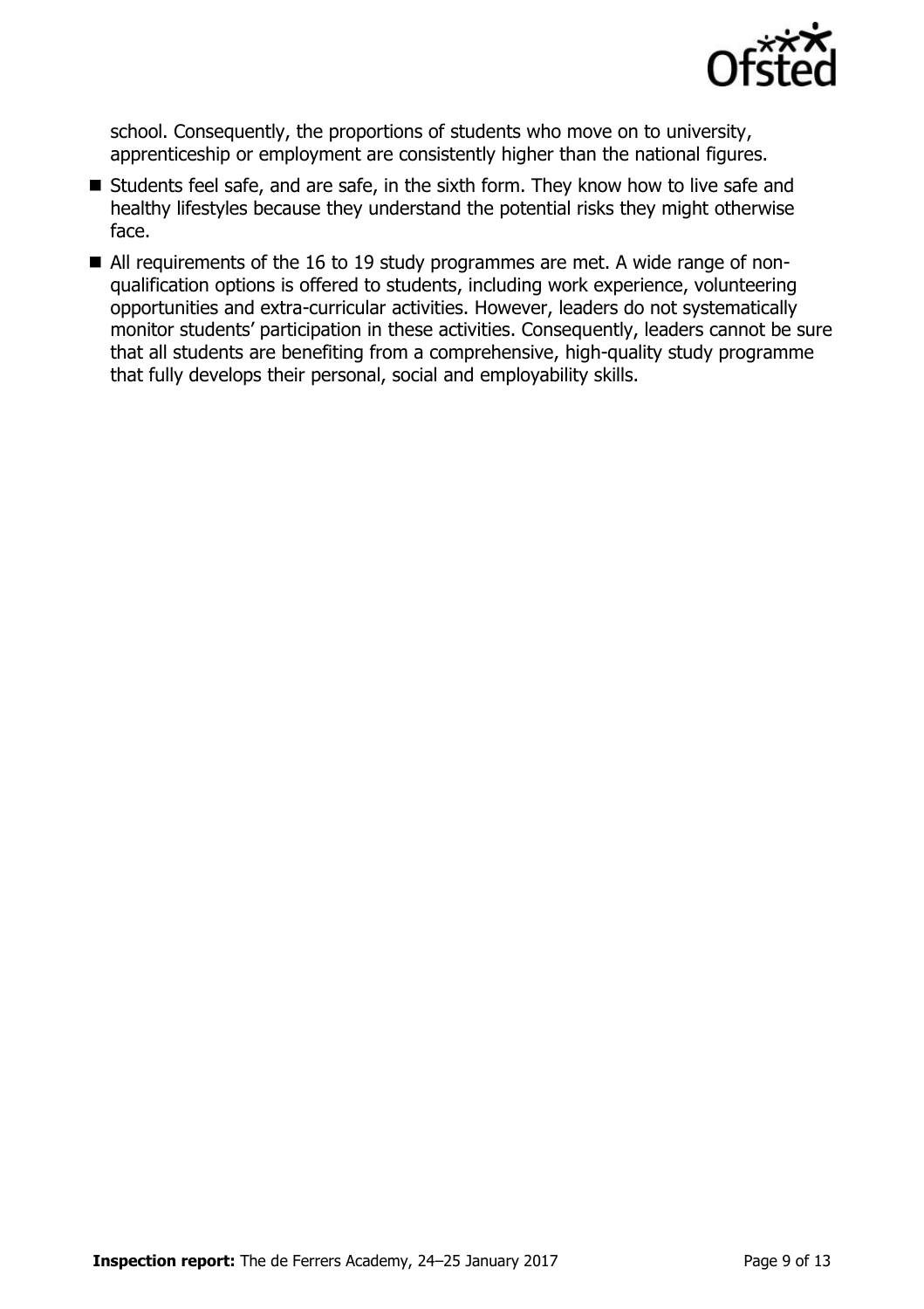

# **School details**

| Unique reference number | 136414        |
|-------------------------|---------------|
| Local authority         | Staffordshire |
| Inspection number       | 10000644      |

This inspection was carried out under section 8 of the Education Act 2005. The inspection was also deemed a section 5 inspection under the same Act.

| Type of school                                           | Secondary            |
|----------------------------------------------------------|----------------------|
| School category                                          | Academy converter    |
| Age range of pupils                                      | 11 to 18             |
| <b>Gender of pupils</b>                                  | Mixed                |
| Gender of pupils in 16 to 19 study<br>programmes         | Mixed                |
| Number of pupils on the school roll                      | 2,098                |
| Of which, number on roll in 16 to 19 study<br>programmes | 346                  |
| Appropriate authority                                    | The governing body   |
| Chair                                                    | <b>Paul Mills</b>    |
| Principal                                                | <b>Nick Holmes</b>   |
| Telephone number                                         | 01283 239936         |
| Website                                                  | www.deferrers.com    |
| <b>Email address</b>                                     | office@deferrers.com |
| Date of previous inspection                              | 24-25 April 2012     |

### **Information about this school**

- The school meets requirements on the publication of specified information on its website.
- The school complies with Department for Education guidance on what academies should publish.
- The school is a much larger than average secondary school. It is a member of the de Ferrers Trust.
- $\blacksquare$  The principal took up his post in May 2016, when the previous principal became the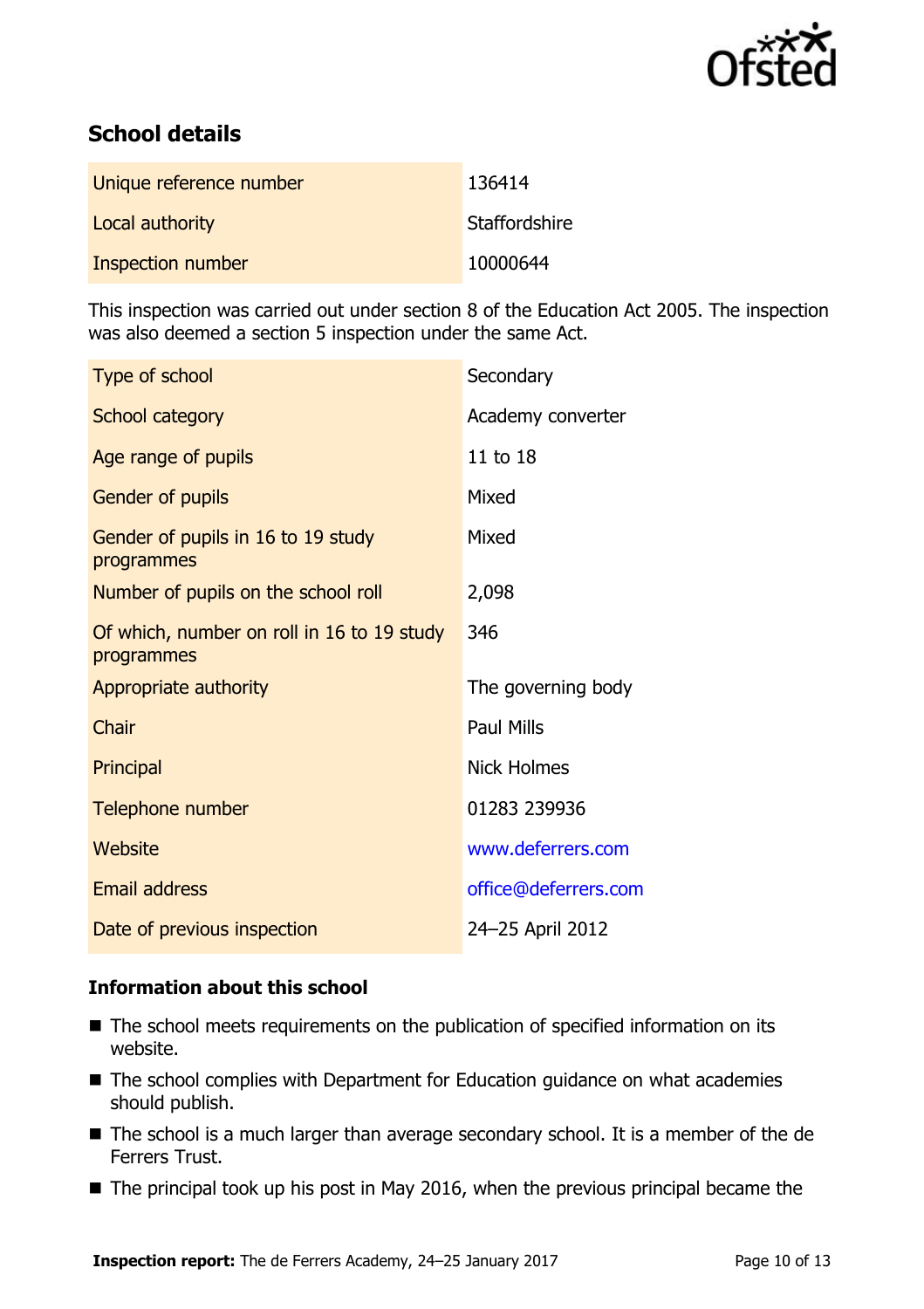

chief executive of the trust.

- The school operates on two sites approximately one kilometre apart. Years 7, 8 and 9 pupils are mainly based on the Dove campus and Years 10, 11 pupils and sixth-form students are based on the Trent campus.
- $\blacksquare$  The proportion of disadvantaged pupils in the school is broadly average.
- The school has a higher-than-average proportion of pupils from minority ethnic groups and also of pupils who speak English as an additional language. Approximately 15% of pupils are from a Pakistani heritage.
- The proportion of pupils who have special educational needs and/or disabilities is much lower than average.
- The school meets the government's current floor standards, which set the minimum expectations for pupils' progress.
- A very small number of pupils attend Curzon Street Trade Skills for half a day each week. The body of this report does not refer to these pupils, as doing so would risk identifying them.
- The school provides support to several other local schools.
- **Inspectors were aware during this inspection of a serious incident involving a child who** used to attend this school that had occurred since the previous inspection. While Ofsted does not have the power to investigate incidents of this kind, actions taken by the school in response to the incident were considered alongside the other evidence available at the time of the inspection to inform inspectors' judgements.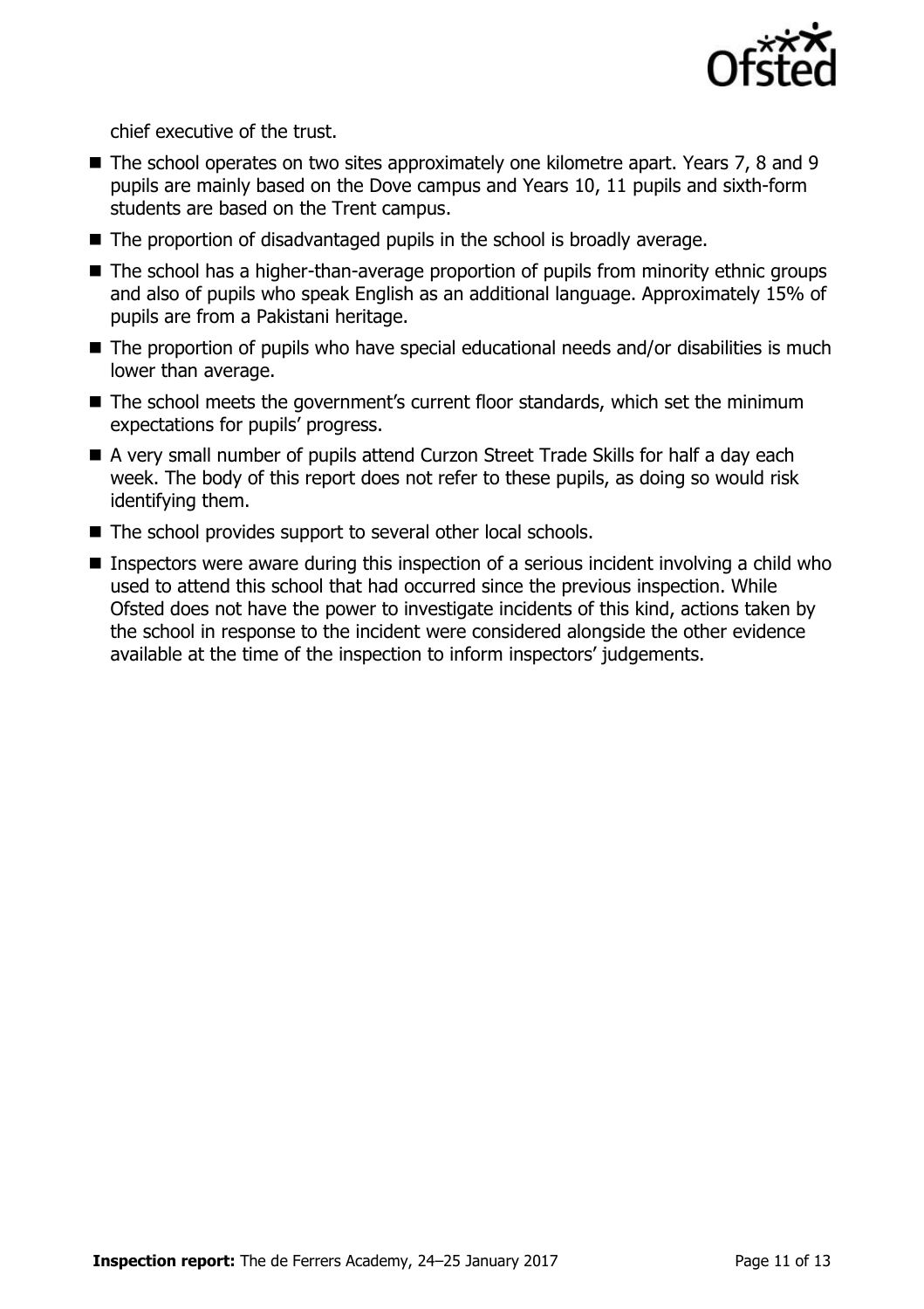

## **Information about this inspection**

- Inspectors observed learning in lessons, and some of these observations were conducted jointly with senior leaders. Inspectors also visited tutor periods and two assemblies.
- Inspectors talked to pupils about their learning and their attitudes to, and opinions about, school, including teaching, behaviour and safety. They met with four focus groups of pupils. Inspectors observed pupils at morning and afternoon break, at lunchtime and as they moved around the school.
- Inspectors considered 158 responses to Ofsted's online questionnaire, Parent View, including 76 free text comments from parents. Inspectors also considered 124 responses to an online staff questionnaire and 80 responses to an online pupil questionnaire.
- Meetings were held with the principal, senior leaders, other leaders and newly qualified teachers. The lead inspector met with representatives of the trust's board of directors and the school's local governing body.
- Inspectors scrutinised several documents, including the school's self-evaluation, its development plan, minutes of governing body meetings, and the school's records about pupils' behaviour, attendance and attainment and progress.
- **Inspectors scrutinised the school's policies and procedures related to safeguarding and** pupil support and welfare, including child protection records, attendance procedures and risk assessments associated with the school's sites.

| Alun Williams, lead inspector | Her Majesty's Inspector |
|-------------------------------|-------------------------|
| David Hughes                  | Ofsted Inspector        |
| Nicola Walters                | Ofsted Inspector        |
| <b>Gwen Coates</b>            | Her Majesty's Inspector |
| <b>Adele Mills</b>            | Ofsted Inspector        |
| <b>Eddie Wilkes</b>           | Ofsted Inspector        |

### **Inspection team**